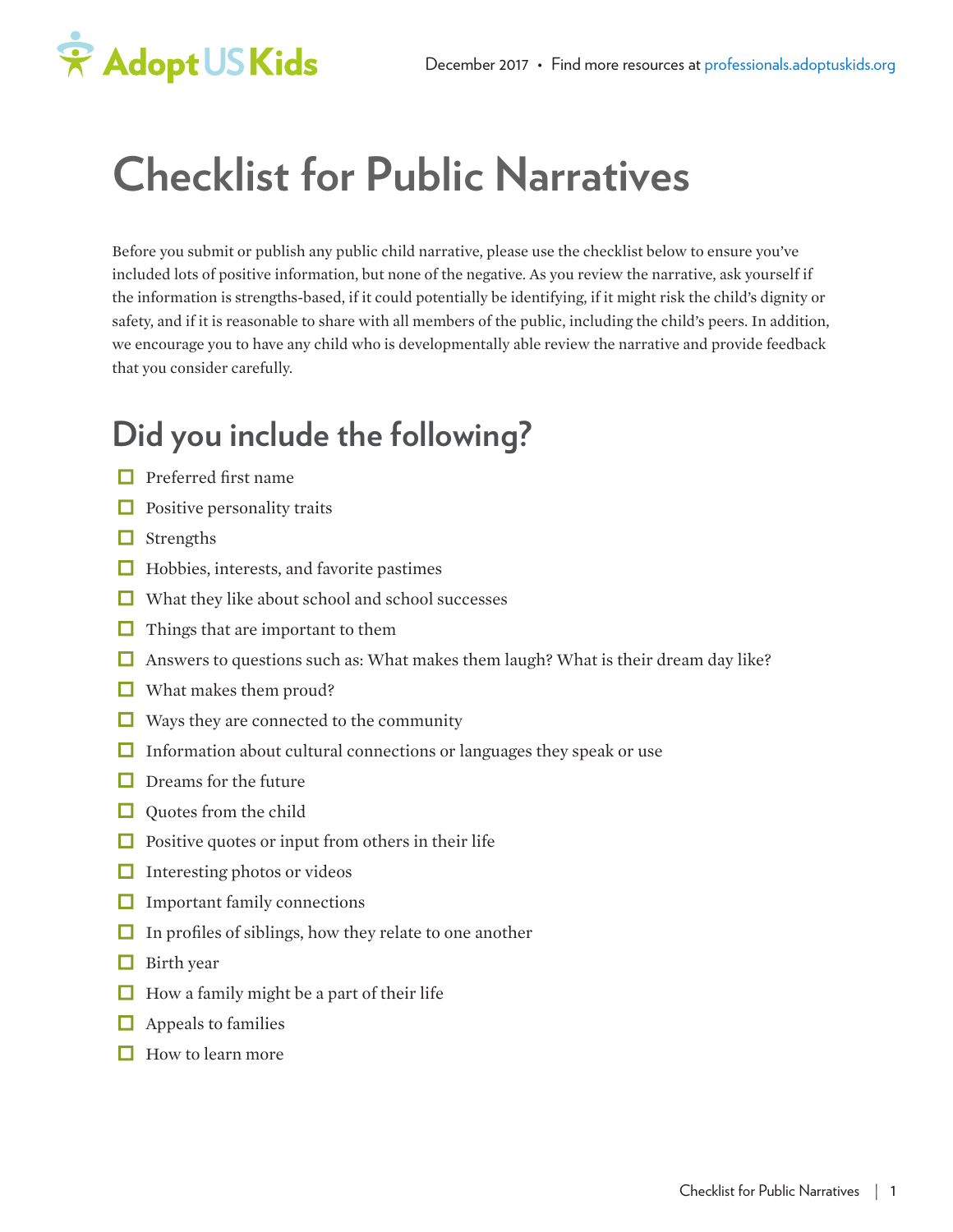## **Did you carefully consider...?**

- A general statement about long-term needs
- $\Box$  General information about ongoing support needs
- $\Box$  Discussion of appearance
- $\Box$  Detailed discussions of chores or how the young person might be helpful to the family
- $\Box$  The young person's expressed preferences on types of families
- $\Box$  Sexual orientation, but only if the youth is out, wants the information to be included in their public narrative, has been well-informed about risks, and is engaged in the process of crafting and approving the narrative
- $\Box$  The fact that the youth is a parent, but only if the youth wants the information to be included in their public narrative and is engaged in the process of crafting the narrative, and the narrative focuses on the youth rather than the baby or child
- $\Box$  Statements about the success of the current placement, which could lead a prospective adopter to think the current family is better for the child
- $\Box$  Race or ethnic background
- $\Box$  The applicability of the Indian Child Welfare Act
- $\Box$  Last initial
- $\Box$  Date of photo and profile (only if it is updated regularly)
- Grade level in school (only if the child is on grade level and it's updated regularly)
- $\Box$  An average photo, either in terms of actual photo quality or how it shows the child

### **Have you—and another colleague—reviewed the profile to be sure it doesn't include any of the following?**

#### **Identifying information**

- $\Box$  Last name
- $\Box$  Date of birth
- $\Box$  Name of school, school district, neighborhood, or local geographic markers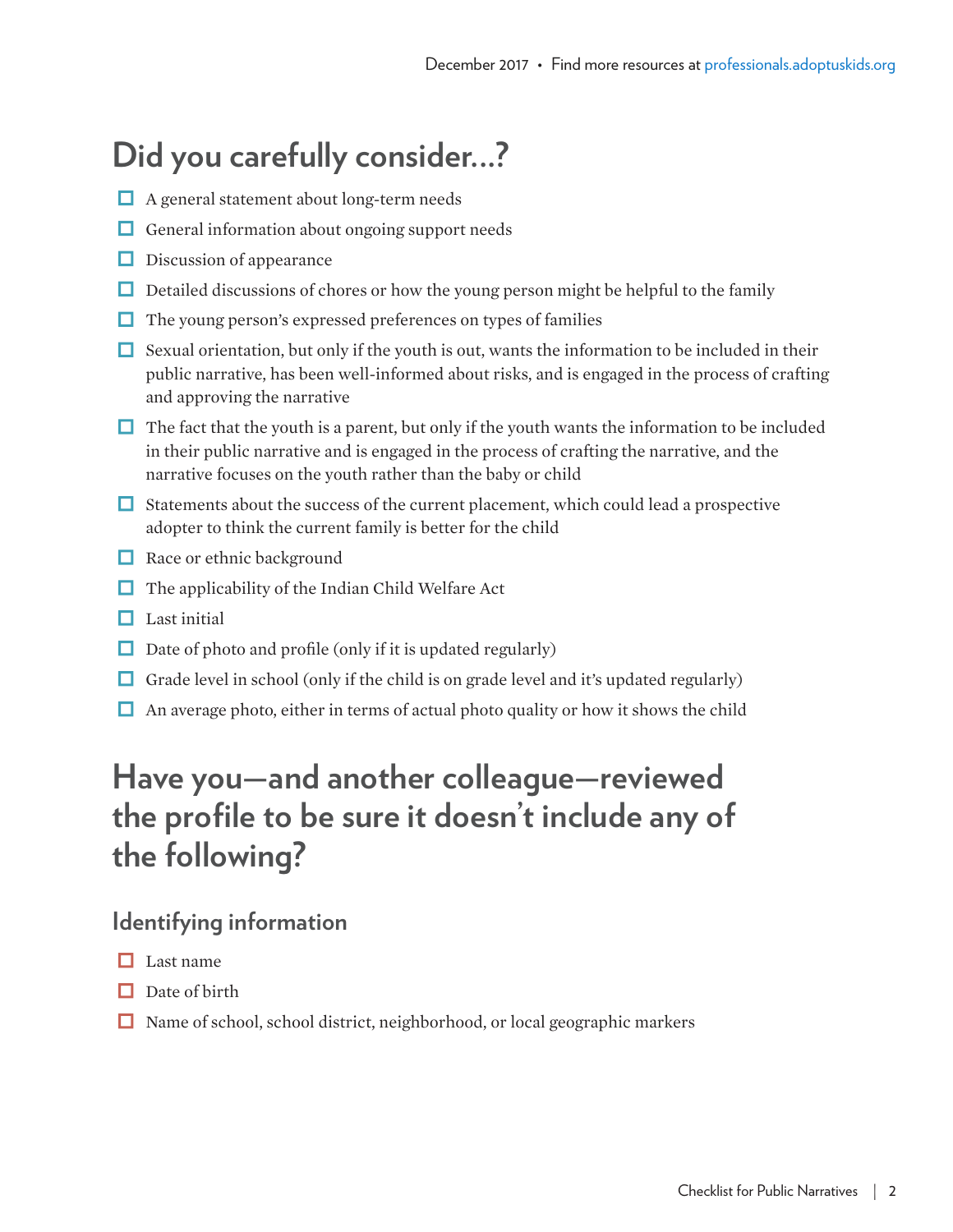#### **Abuse, neglect, maltreatment**

- $\Box$  Information related to sexual abuse or sexual acting out, or references to the child or youth as a potential perpetrator or victim, including code talk that might relate to sexual abuse (such as describing the child as overly affectionate with males, talking about the need to teach safe touch, or noting that the child should be the youngest in the family)
- Information that suggests the possibility of child as victim, such as stating that they have no boundaries or have no sense of danger
- $\Box$  Birth family history of abuse, neglect, physical or mental illness, domestic violence, criminal history, immigrations status, or substance abuse, including even brief references or allusions to a parent's drug use or the child's exposure to drugs or alcohol in utero
- $\Box$  Reasons for the child's entry into care
- $\Box$  The child's trauma history

#### **Placement information**

- $\Box$  Current placement type (such as residential treatment, group home, or juvenile justice setting)
- $\Box$  Placement history, including number of placements in foster care or re-entry into care or other information taken directly from the case file regarding their placement history
- $\Box$  How long they have been in foster care or how long they have been waiting for an adoptive family
- $\Box$  Information about why a foster family or relative is not interested in or able to be the permanent placement
- $\Box$  References to adoption interruption, disruption, or dissolution

#### **Medical information**

- $\Box$  Medical or mental health diagnoses, medication, and treatment, including whether the child has or is attending therapy or counseling
- $\Box$  Statements that a youth is pregnant or has recently given birth
- $\Box$  Levels of, or statements about, physical impairments
- $\Box$  Reports or statements from doctors, mental health providers, other health care professionals, or caregivers about medical information
- $\Box$  Clinical information from their case file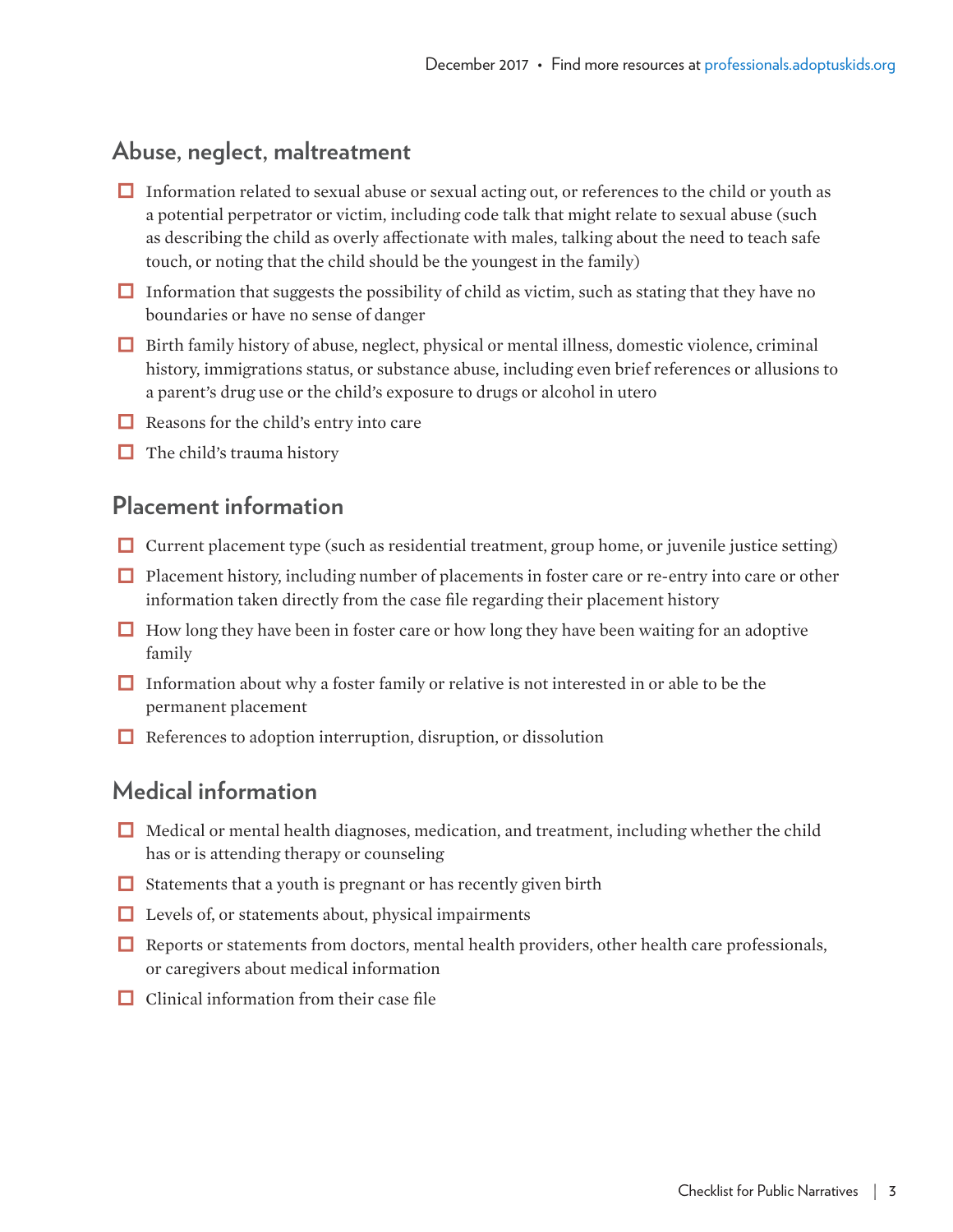#### **Behavioral challenges**

- $\Box$  Aggressive behaviors, including anger, fighting, or oppositional acting out
- $\Box$  Sexual behaviors, including current, past, or potential victim or perpetrator role
- $\Box$  Information about delinquency or juvenile justice involvement
- $\Box$  Negative behaviors, such as lying, running away, or stealing
- $\Box$  References to a child acting younger than or being more mature than their same-age peers
- $\Box$  Impairment levels related to their behaviors

#### **Potentially painful or embarrassing information**

- $\Box$  Mention of bodily functions (including incontinence and bedwetting) or hygiene challenges
- $\Box$  Any descriptions of body type, including short, heavy, stocky, slender, or skinny
- $\Box$  The child's height or weight
- $\Box$  Negative descriptions of the youth's appearance
- $\Box$  References to fears or sources of anxiety
- $\Box$  Anything else they could be embarrassed by if their peers saw it, such as if the child has been bullied, has trouble making friends, is clumsy or awkward, is messy or sloppy, cries easily or often, or doesn't do well at sports or in school

#### **Things that limit potential families**

- $\Box$  Discussion about their reluctance about adoption or emphasis on a unique need for preparation for adoption
- $\Box$  Statements that suggest the writer may not believe adoption is an option for the child
- $\Box$  Limits on the type of family who will be considered, including marital status, race or ethnic background, number or age of other children in the family, religion, or other fixed characteristics

#### **Intellectual ability or education challenges**

- $\Box$  Intellectual or educational challenges, including allusions to challenges and being nonverbal
- $\Box$  References to special education status or an individualized education or Section 504 plan
- $\Box$  Specific IQ score or range
- $\Box$  References to specific disabilities that relate to school, education, or intellectual ability
- $\Box$  Statements about educational impairment level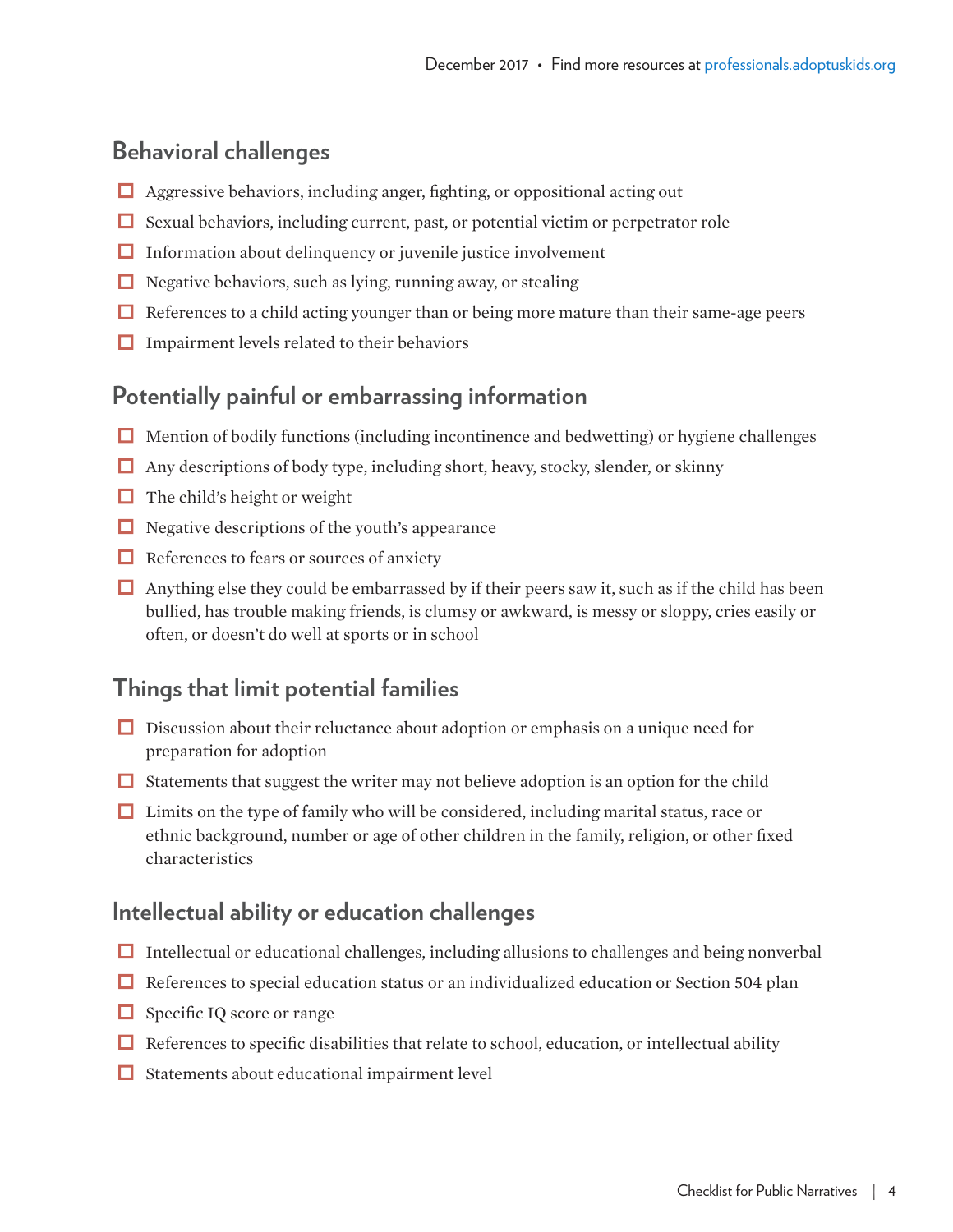- $\Box$  References about learning more slowly than or performing at a different grade level than their same-age peers
- $\Box$  References to actual grades or scores on assessments

#### **Sexual orientation or gender identity**

- $\Box$  Anything that would convey they are transgender, including mixing pronouns, a name and gender identity that don't match, or switching names
- A statement about or allusions to the fact that they are LGBTQ unless it is for an older youth who wants the listing to include their sexual orientation, and they have had thoughtful conversations with caring adults about the potential positive and negative consequences, and the youth has been involved in crafting and approving the narrative

#### **Other**

- $\Box$  Anything negative
- $\Box$  Information about the young person's being a parent unless the young person wants the information in the narrative, has discussed the pros and cons, and has approved the description
- $\Box$  Specific information or details the child asked to have excluded from the narrative
- $\Box$  Language that promotes stereotypes based on gender, race, ethnicity, or other characteristics
- $\Box$  Things the child isn't, doesn't do, or doesn't like
- $\Box$  Adoption assistance eligibility
- $\Box$  Status as legally free or not legally free
- $\Box$  Disclosure of sensitive or potentially identifying information about any birth family members or siblings not in foster care, including criminal history, mental health or medical details, geographic locations, immigration status, etc.
- $\Box$  Links or references to a young person's personal YouTube channel, web pages, or social media pages
- $\Box$  Outdated information
- $\Box$  Spelling, grammar, and punctuation errors and poorly composed writing